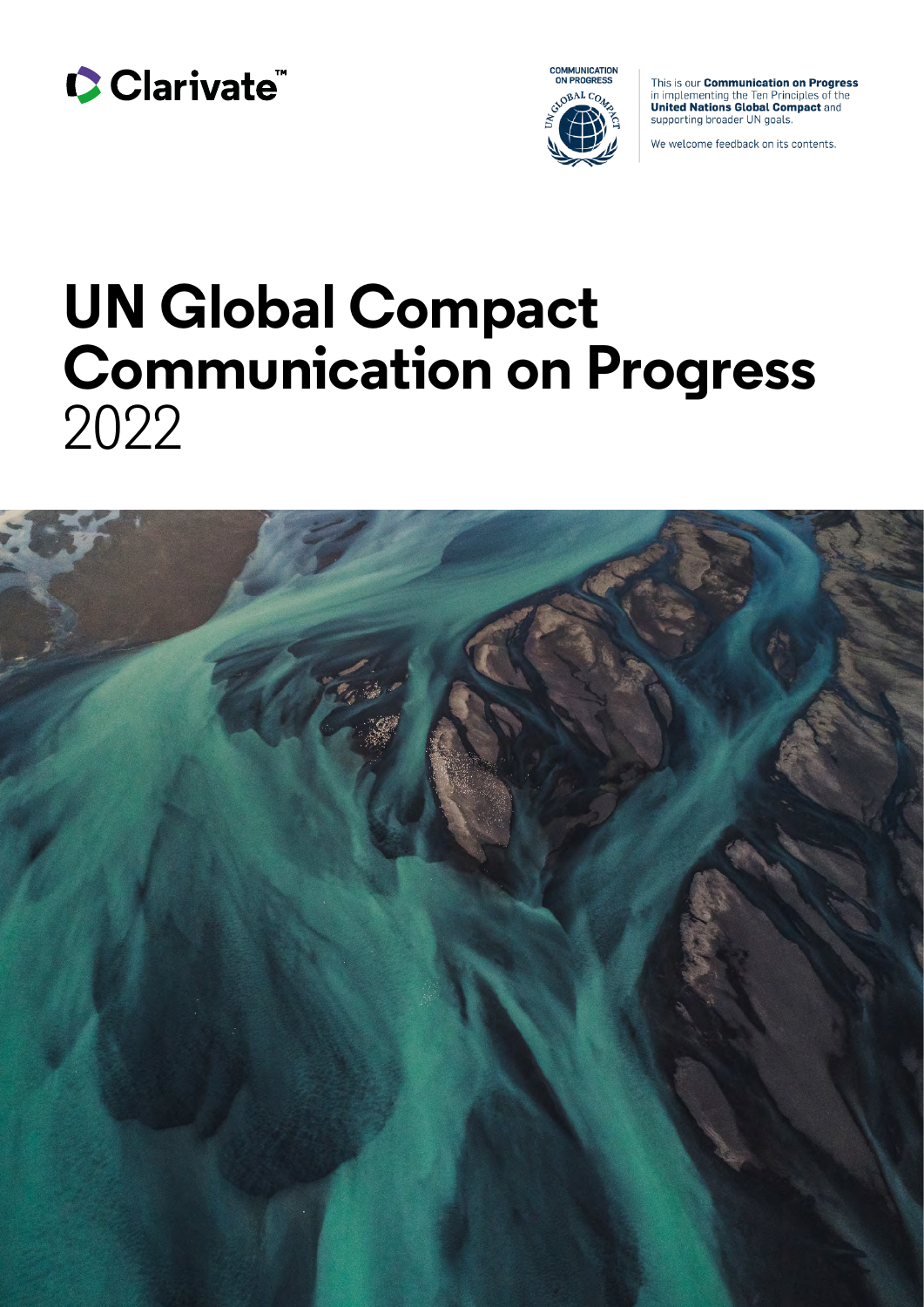### **Statement of continued support by Chief Executive Officer (CEO)**

May 1, 2022

Dear Mr. Secretary-General,

I am pleased to confirm that Clarivate reaffirms our support of the Ten Principles of the United Nations Global Compact in the areas of Human Rights, Labour, Environment and Anti-Corruption.

With this communication, we express our intent to advance those principles wherever possible within our sphere of influence. We are committed to making the Global Compact and its principles part of the strategy, culture and day-today operations of our company, and to engaging in bold, collaborative projects which advance the broader development goals of the United Nations, such as the Sustainable Development Goals.

Clarivate will make a clear statement of this commitment to our stakeholders and the public. We recognize that a key requirement for participation in the UN Global Compact is the annual submission of a Communication on Progress (COP) that describes our company's efforts to implement the Ten Principles. We support public accountability and transparency, and therefore commit to report on progress within one year of joining the UN Global Compact, and annually thereafter according to the UN Global Compact COP policy. This includes:

- A statement signed by our CEO expressing continued support for the UN Global Compact and renewing our ongoing commitment to the initiative and its principles. This is separate from our initial letter of commitment to join the UN Global Compact.
- A description of practical actions (i.e., disclosure of any relevant policies, procedures, activities) that Clarivate has taken (or plans to undertake) to implement the UN Global Compact principles in each of the four issue areas (human rights, labour, environment, anti-corruption).
- A measurement of outcomes (i.e., the degree to which targets/performance indicators were met, or other qualitative or quantitative measurements of results).

I am proud to advance our long-term strategy of integrating the Global Compact and its principles into the everyday ethos of our company and in the products and services we provide.

Sincerely yours,

**Jerre Stead**

Executive Chair and Chief Executive Officer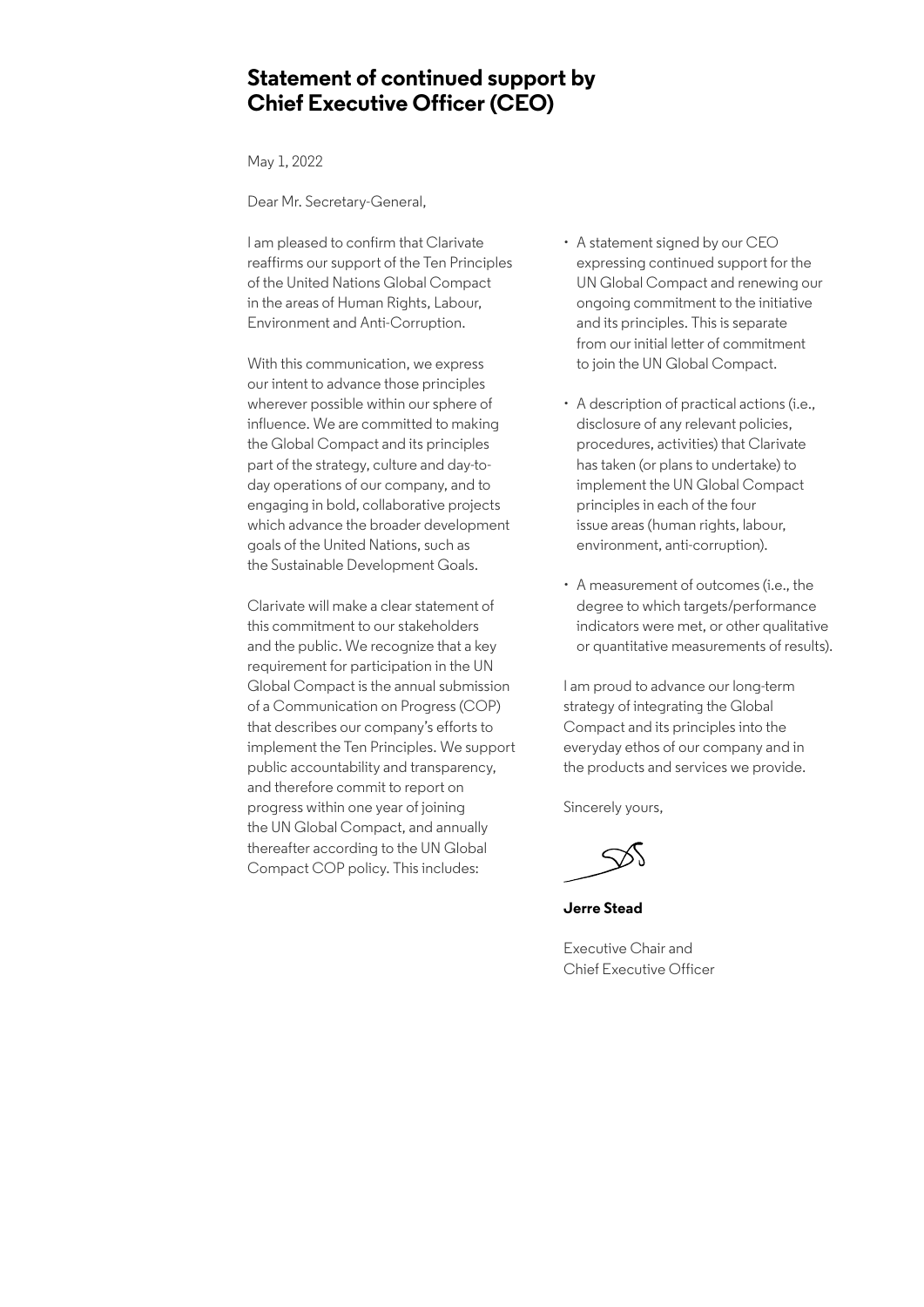## **1. Human Rights**

We ensure workers are provided with safe, suitable and sanitary work facilities.

We protect workers from workplace harassment, including physical, verbal, sexual or psychological harassment, abuse or threats. We provide a workplace that offers equal [employment opportunities](https://careers.clarivate.com/Content/Clarivate/Images/EEO Statement.pdf) and is free from harassment and inappropriate conduct.

Our commitment to human rights is found in our [Human Rights Modern](https://clarivate.com/wp-content/uploads/2021/11/Clarivate-Modern-Slavery-Statement-FY20-Final-Version-signed.pdf)  [Slavery Statement](https://clarivate.com/wp-content/uploads/2021/11/Clarivate-Modern-Slavery-Statement-FY20-Final-Version-signed.pdf) (June 2021) and in our [Supplier Code of Conduct.](https://clarivate.com/wp-content/uploads/dlm_uploads/2021/05/Clarivate-Supply-Chain-Code-of-Conduct-9.3.21.pdf)

Clarivate is a signatory to the [CEO Action](https://clarivate.com/blog/pledging-our-commitment-to-diversity-and-inclusion/)  [on Diversity and Inclusion](https://clarivate.com/blog/pledging-our-commitment-to-diversity-and-inclusion/), including the support of the [CEO Action Racial](https://ceoactionracialequity.com/)  [Equity Fellowship](https://ceoactionracialequity.com/) with colleagues participating to advance racial equity.

#### **Two colleagues were dedicated full time to the Fellowship in its inaugural year**

Clarivate is a signatory to the [UN Stonewall](https://clarivate.com/blog/treating-everyone-with-dignity-and-respect-trans-rights-are-human-rights/)  [trans-rights are human-rights campaign.](https://clarivate.com/blog/treating-everyone-with-dignity-and-respect-trans-rights-are-human-rights/)

Clarivate is signatory the [United Nations](https://www.weps.org/)  [Women's Empowerment Principles](https://www.weps.org/), and is a participant in the [UN Target](https://www.unglobalcompact.org/take-action/target-gender-equality)  [Gender Equality Program.](https://www.unglobalcompact.org/take-action/target-gender-equality)

Clarivate is a partner company in support of transgender researcher rights, and in 2021 [updated its name change policy](https://www.3blmedia.com/news/web-science-name-change-policy) to ensure all research is properly attributed.

The Clarivate [privacy](https://clarivate.com/privacy-center/) program is built on a strong foundation of internationally accepted privacy principles and reflects Clarivate company values in action. Our policies and procedures are built on strong foundations and principles of transparency, accountability and individual rights.

Clarivate has a global confidential ethics hotline for reporting any issues of concern, as outlined in our [code](https://s25.q4cdn.com/843006813/files/doc_downloads/governance/0eb330de-31eb-7560-41e7-273c27d0ec39.pdf)  [of conduct,](https://s25.q4cdn.com/843006813/files/doc_downloads/governance/0eb330de-31eb-7560-41e7-273c27d0ec39.pdf) code of conduct training for all colleagues and communicated internally on our internal intranet.

## **2. Labour**

Clarivate adheres to a comprehensive [Code of Conduct,](https://s25.q4cdn.com/843006813/files/doc_downloads/governance/0eb330de-31eb-7560-41e7-273c27d0ec39.pdf) ensuring a fair, safe, and healthy work environment for all, guided by our values of [Own Your Actions, Value](https://clarivate.com/about-us/)  [Every Voice, and Aim For Greatness](https://clarivate.com/about-us/). We also hold our suppliers to account through our [Supplier Code of Conduct.](https://clarivate.com/wp-content/uploads/dlm_uploads/2021/05/Clarivate-Supply-Chain-Code-of-Conduct-9.3.21.pdf)

- We ensure that Clarivate does not participate in any form of forced or bonded labor.
- We comply with minimum wage standards.
- We ensure that employmentrelated decisions are based on relevant and objective criteria.

Clarivate offers [world-class benefits and](https://careers.clarivate.com/creative/clarivate-careers)  [supportive work environments](https://careers.clarivate.com/creative/clarivate-careers) globally and throughout all operations. This includes active and robust colleague engagement in our Global Engagement Network of over 80 engagement groups with over 20% participation of our workforce.

Number of colleagues worldwide: approximately 11,400 colleagues located in 43 countries around the world supporting our business operations.

- Americas: 30%
- APAC: 43%
- EMEA: 27%

Annual [UK Gender Pay Gap Report](https://clarivate.com/legal/uk-gender-pay-gap-report/)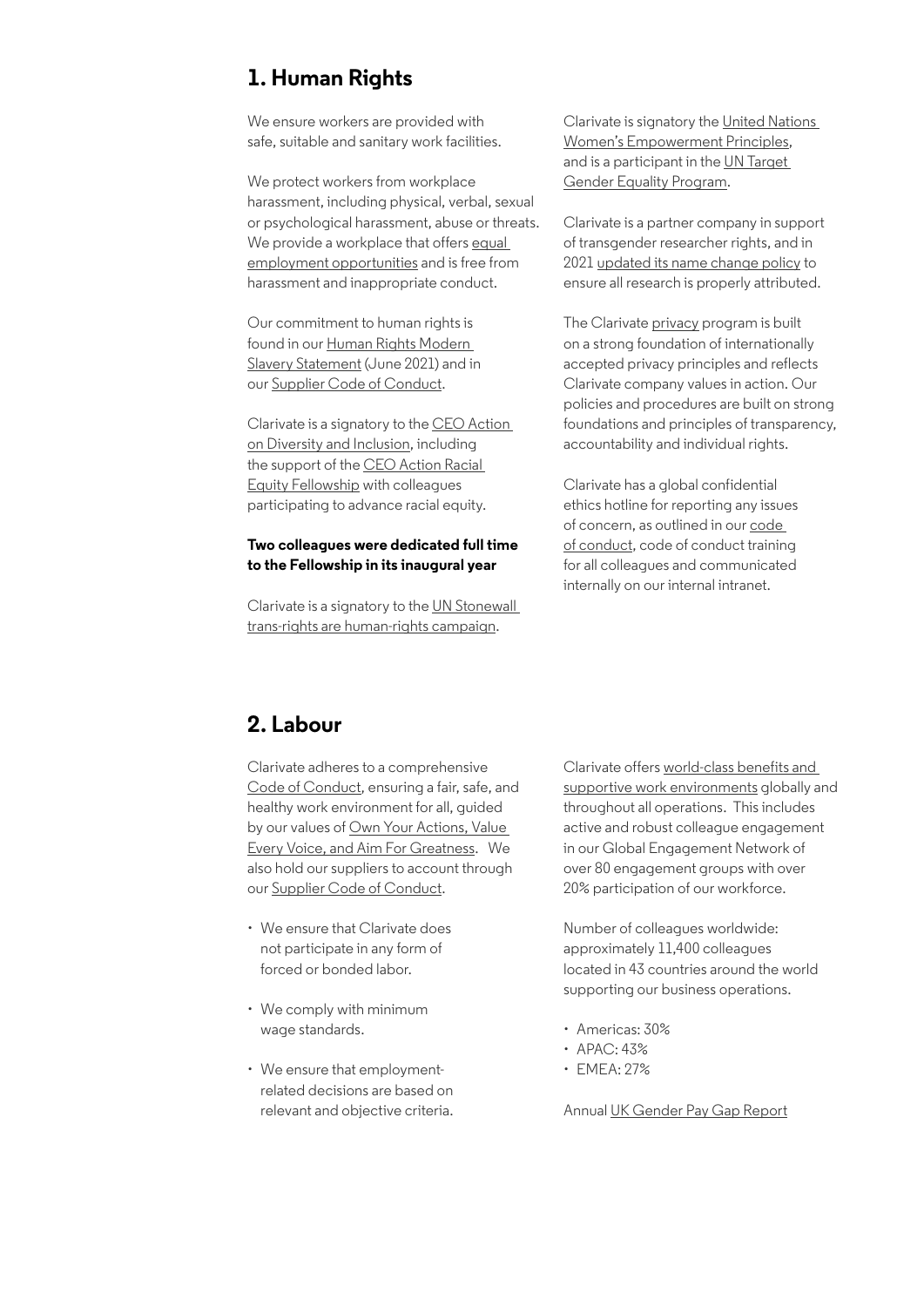## **3. Environment**

We avoid environmental damage via regular maintenance of our facilities and spaces where we operate. We operate with a low risk of environmental incidents and have not had any environmental incidents to report.

We are quided by both our Code of [Conduct](https://s25.q4cdn.com/843006813/files/doc_downloads/2021/Code-of-Conduct-v-2.2-(23-November-2020)-English.pdf) and [Sustainability policy](https://clarivate.com/wp-content/uploads/dlm_uploads/2021/07/Clarivate-Sustainability-Policy.pdf), operating to ensure we meet all regulatory requirements and that we measure and report our known environmental impacts, which we started collecting in 2020. 2021 was the first year Clarivate reported on environmental metrics, in our inaugural [Annual Sustainability report issued in April](https://ebooks.clarivate.com/story/2020-clarivate-sustainability-report/page/7)  [2021](https://ebooks.clarivate.com/story/2020-clarivate-sustainability-report/page/7). Our second Annual report with updates will be issued May 2022, located on our [Sustainability at Clarivate website](https://clarivate.com/sustainability-at-clarivate/).

We ensure emergency procedures to prevent and address accidents affecting the environment and human health.

We minimize the use and ensure safe handling of any chemical or dangerous substances.

We capture and report on over 90% of our office environmental metrics. Currently, 12 out of our 43 worksites have green building certifications, representing 25% of our worksite square footage. Learn more here: [sustainability/environmental certification.](https://clarivate.com/sustainability-at-clarivate/environment/)

We have numerous initiatives and progress updates [shared on our Sustainability at](https://clarivate.com/sustainability-at-clarivate/environment/)  [Clarivate web site](https://clarivate.com/sustainability-at-clarivate/environment/), addressing environmental impacts including our operations, supply chain and colleague engagement. These are focused on operational eco-efficiency, carbon neutrality and energy efficiency, supply chain and making a difference to climate change.

2021 was our first time reporting environmental metrics (for 2020) and reporting to the [CDP](https://www.cdp.net/en/responses/839740?back_to=https%3A%2F%2Fwww.cdp.net%2Fen%2Fresponses%3Futf8%3D%25E2%259C%2593%26queries%255Bname%255D%3DClarivate&queries%5Bname%5D=Clarivate).

| Scope                                                            | Absolute performance |          |        | Intensity ratio (absolute/\$m revenue, net) |          |       |
|------------------------------------------------------------------|----------------------|----------|--------|---------------------------------------------|----------|-------|
|                                                                  | 2020                 | variance | 2021   | 2020                                        | variance | 2021  |
| Scope 1: Direct greenhouse<br>qas emissions (tCO2e)              | 89                   | 10%      | 99     | 0.07                                        | $-26%$   | 0.05  |
| Scope 2: Indirect greenhouse<br>qas emissions - location (tCO2e) | 4,160                | $-25%$   | 3,104  | 3.32                                        | $-50%$   | 1.65  |
| Scope 3: Electricity (tCO2e)                                     | 1,121                | $-22%$   | 873    | 0.89                                        | $-48%$   | 0.47  |
| Scope 3: Other Fuels (tCO2e)                                     | 55                   | $0\%$    | 55     | 0.04                                        | -33%     | 0.03  |
| Total energy (tCO2e)                                             | 5,424                | $-24%$   | 4,131  | 4.33                                        | $-49%$   | 2.20  |
| Total water (m3)                                                 | 53,924               | $-21%$   | 42,551 | 43.00                                       | $-47%$   | 22.67 |

#### **Table 1: 2021 Sustainability performance**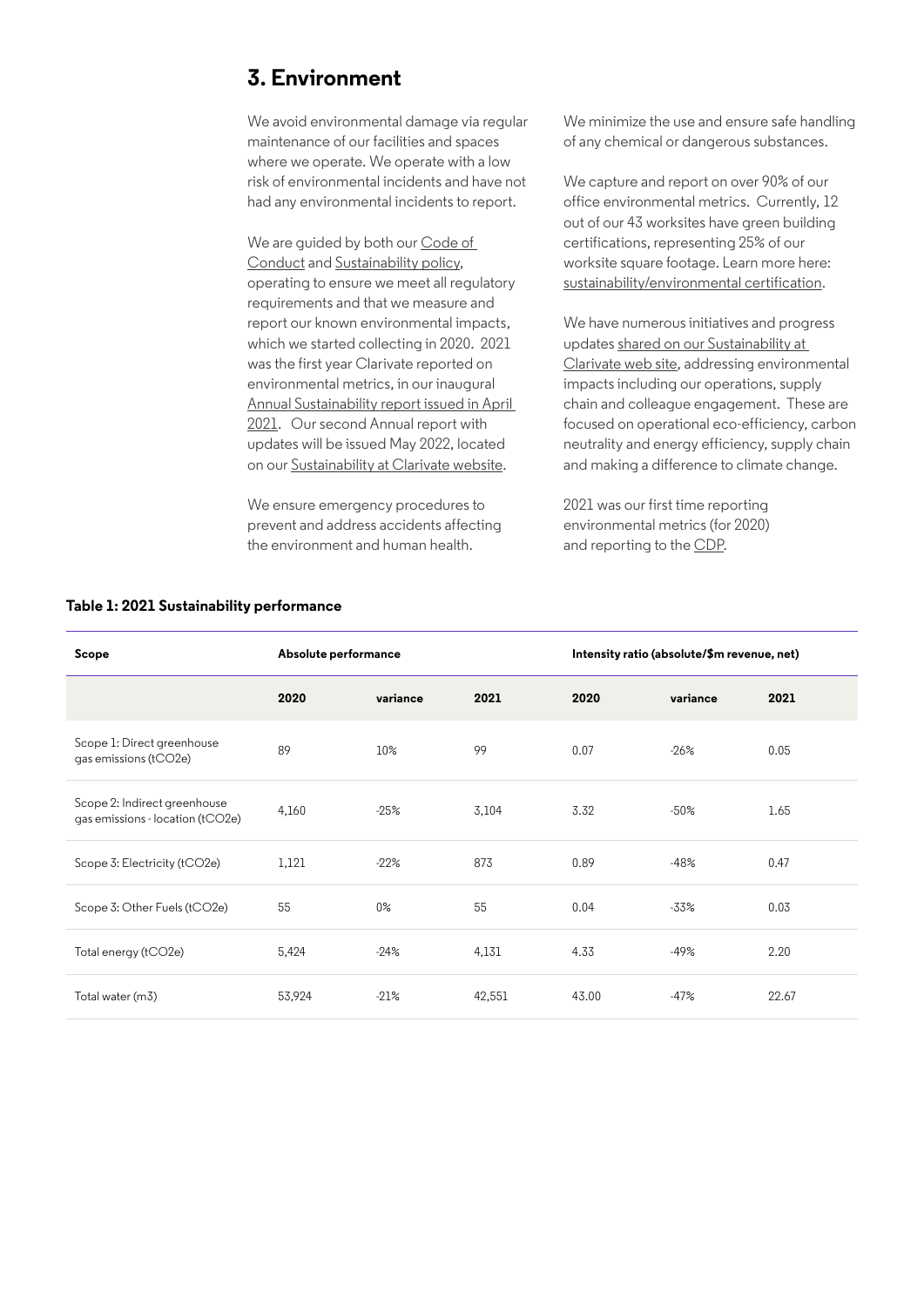# **4. Anti-corruption**

We ensure that internal procedures and processes support our anticorruption commitments, including annual training for all colleagues.

Every colleague have to complete our [Code](https://s25.q4cdn.com/843006813/files/doc_downloads/2021/Code-of-Conduct-v-2.2-(23-November-2020)-English.pdf)  [of Conduct](https://s25.q4cdn.com/843006813/files/doc_downloads/2021/Code-of-Conduct-v-2.2-(23-November-2020)-English.pdf) training annually, outlining our commitment to anti-corruption.

- Percentage of colleagues who completed Code of Conduct training: 100%
- Percentage of colleagues who got Code of Conduct Written/ Digital Acknowledgment: 100%

Our [Supplier Code of Ethics](https://clarivate.com/wp-content/uploads/dlm_uploads/2020/08/Clarivate-Supplier-Code-of-Ethics-Final-v2-11022020.pdf) holds our suppliers accountable.

• All Clarivate suppliers are required to agree to our [Supply Chain Code](https://clarivate.com/wp-content/uploads/dlm_uploads/2021/05/Clarivate-Supply-Chain-Code-of-Conduct-9.3.21.pdf)  [of Conduct](https://clarivate.com/wp-content/uploads/dlm_uploads/2021/05/Clarivate-Supply-Chain-Code-of-Conduct-9.3.21.pdf) which is included in the Clarivate standard agreements and our PO Terms and Conditions. The Supplier Code of Conduct is not a separate document within our supplier contracts, it is incorporated into our master services agreement; therefore, all our suppliers that have executed the Clarivate standard agreements have agreed to the Supply Chain Code of Conduct since 2017.

#### **Renewal of Commitment**

Clarivate is committed to the UN Global Compact and its 10 principles and will continue to implement and advance progress in our global daily operations.